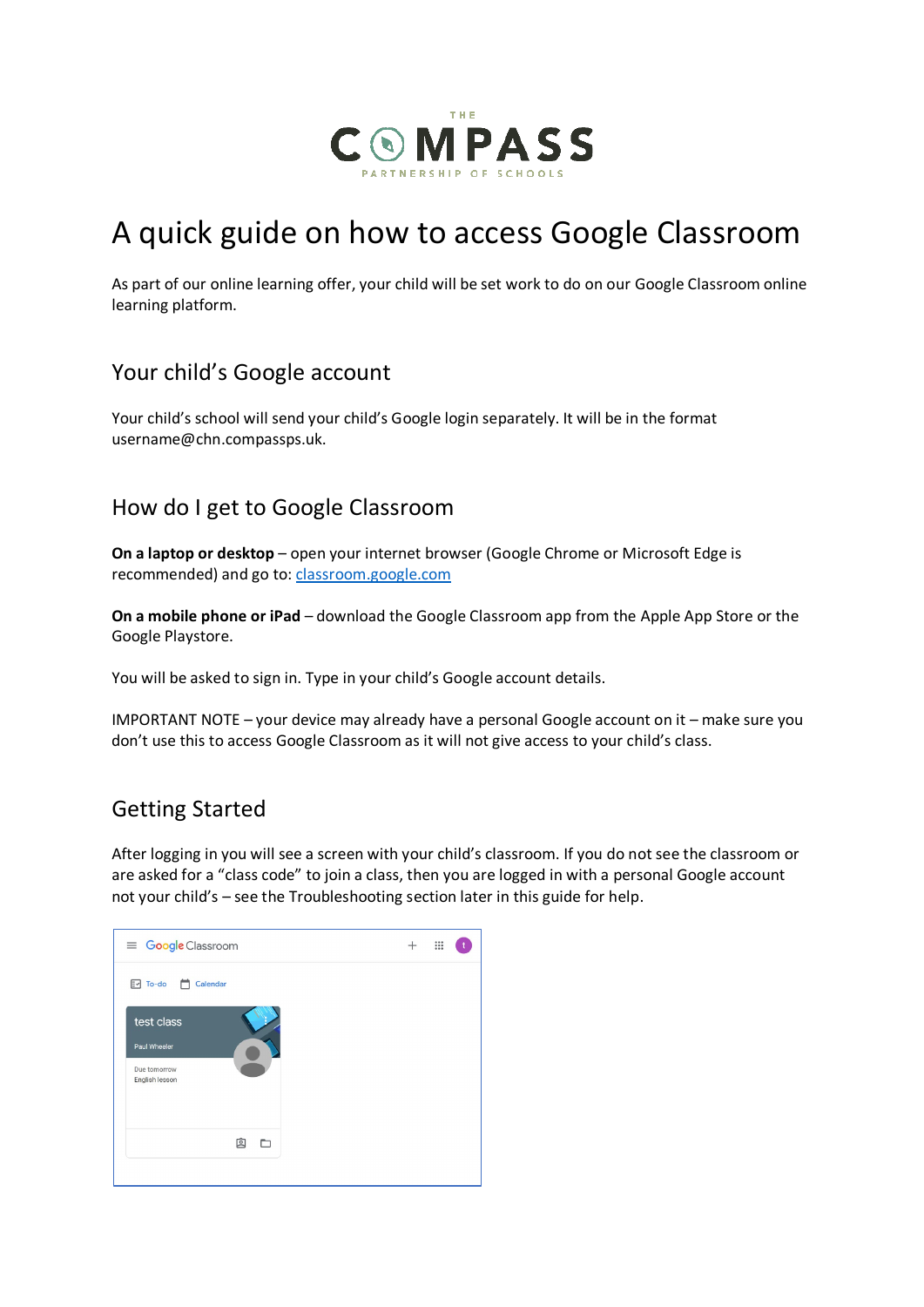Click on your child's class and a new page will open with three options: Stream, Classwork and People.

| test class<br>$\equiv$                                        |                                                                                                                               | $\mathbf{}$ |
|---------------------------------------------------------------|-------------------------------------------------------------------------------------------------------------------------------|-------------|
|                                                               | <b>Stream</b><br>Classwork<br>People                                                                                          |             |
| test class<br>Meet link https://meet.google.com/lookup/       | $\bigcap$                                                                                                                     |             |
| Upcoming<br>Due tomorrow<br>English lesson<br>View all<br>(?) | Paul Wheeler<br>8:36 AM<br>Good morning class! Hope you are all well today and looking forward to some excellent<br>learning! | i           |
|                                                               | Add class comment                                                                                                             |             |
|                                                               | Paul Wheeler posted a new assignment: English lesson<br>自<br>8:29 AM                                                          | i           |

Stream – this is the main class conversation page. The teacher can post on here and your child can write comments back to the teacher.

Classwork – this page shows all the upcoming learning that has been set for your child. It will be organised into sections so your children can find their learning easily. The teacher will add instructions for each assignment.

#### Google Meet

If you school is using the Google Meet facility, to access a class meeting at the time specified by the class teacher, simply click on the link on the front page of the class view. Your child will then be able to enter the Meet with the rest of their class.



### How to ask for help

If your child needs help with their learning, they can add a private comment on each assignment. Their teacher will see the comment and reply.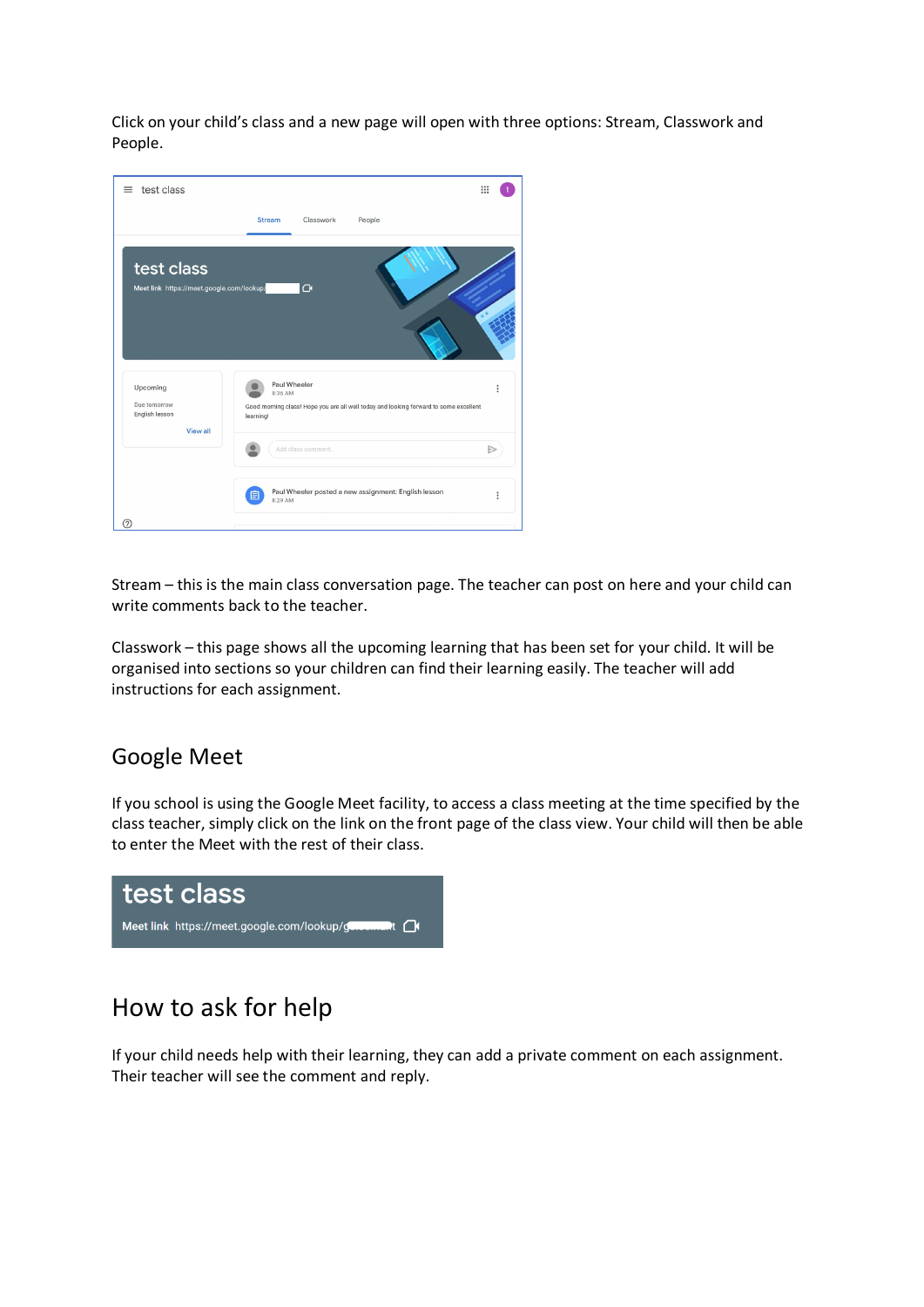## Troubleshooting

If you are unable to see your child's class when accessing Google Classroom, then it is most likely that you are already signed into Google with a different, personal account. This is common when using an Android phone as you are always signed into a Google Account.

Google Accounts are used to access all of Google services, including Google Photos, Google Calendar, Google Drive and Gmail. Once you sign into one service, it automatically signs you into the rest.



 $\odot$ 

There are several ways to resolve this:

1 – Sign out of your own Google Account. Go to google.co.uk (or any other Google service), click on your initial in the top right corner



Select "sign out of all accounts" from the drop-down menu.



Go to classroom.google.com and sign in with your child's Google account.

2 – Add another Google account alongside your existing account. On the initial screen of Google Classroom you should see a link "try another account". Click on this



Then sign in with your child's Google Account